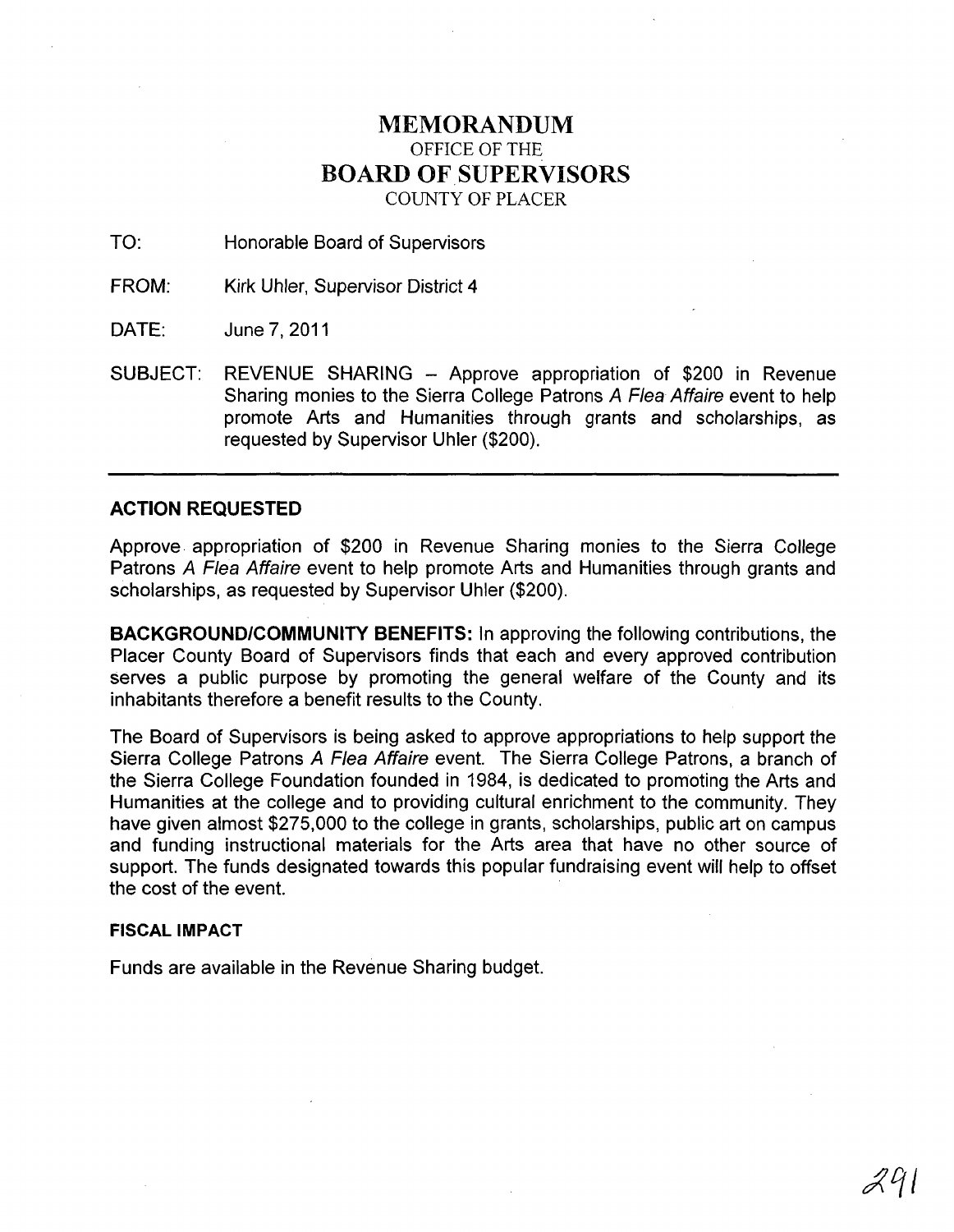

The Placer County Board of Supervisors has actively promoted revenue sharing funding as a means to provide financial support for local events, fundraising, programs, supplies, improvements, and equipment needed to help non-profit and community based organizations. In approving the revenue sharing contributions, the Placer County Board of Supervisors finds that each and every approved contribution serves a public purpose by promoting the general welfare of the County and its inhabitants therefore a benefit results to the County.

Please complete, print and sign the application and include it with your letter of request.

| Organization:                                                                                      | Sierra College<br>Patrons                                                                                                           | Telephone: $(9/6)$ 653-4840 - $5+r^{m}3^{m}$                               |
|----------------------------------------------------------------------------------------------------|-------------------------------------------------------------------------------------------------------------------------------------|----------------------------------------------------------------------------|
| Address:                                                                                           | R d<br>Rocklin<br>5000                                                                                                              | FAX:                                                                       |
| Website:                                                                                           | СĄ<br>95677<br><u>Rocklin</u>                                                                                                       | Email:                                                                     |
|                                                                                                    |                                                                                                                                     |                                                                            |
|                                                                                                    | Briefly describe the community benefit the organization, event, program or project provides:                                        |                                                                            |
| Sierra                                                                                             | College Patrons has given \$275,000 to the college in grands                                                                        |                                                                            |
| $+h_2$<br>᠊ᠰ᠖                                                                                      | homanities department, including                                                                                                    | classroom materials and                                                    |
| equipment and student ocholorships as well as providing Art oficampus                              |                                                                                                                                     |                                                                            |
| Briefly describe how funding will be utilized by listing what items will be purchased:             |                                                                                                                                     |                                                                            |
|                                                                                                    | the request is for funds to help offset the cost of the                                                                             |                                                                            |
|                                                                                                    |                                                                                                                                     | County required outdoor event fee for 10 <sup>th</sup> annual Flea Affaire |
|                                                                                                    | $rac{14}{2011}$<br>held<br>$\infty$                                                                                                 |                                                                            |
| Has this organization received Revenue Sharing Funds in the past?<br>$[O]$ No<br>[@] <i>(</i> Yes) |                                                                                                                                     |                                                                            |
|                                                                                                    | If yes, specify year(s), event and amount:                                                                                          |                                                                            |
|                                                                                                    | 2010 For Flex Affaire permits - \$550,00 told                                                                                       |                                                                            |
|                                                                                                    |                                                                                                                                     |                                                                            |
|                                                                                                    | I swear under penalty of perjury that the information supplied herein is true and correct $\boxtimes$<br>Barbara Vineyard, Treasure |                                                                            |
|                                                                                                    | Julie Stringham, President Barlow Vireyal                                                                                           | 4/36/501                                                                   |
|                                                                                                    |                                                                                                                                     | DATF                                                                       |
|                                                                                                    |                                                                                                                                     |                                                                            |
|                                                                                                    | ି Office Use Only ୍                                                                                                                 | 그림에도 진행이 오랫 방문을 지식했습니다. 바                                                  |

 $\mathbf{1}$   $\mathbf{v}$